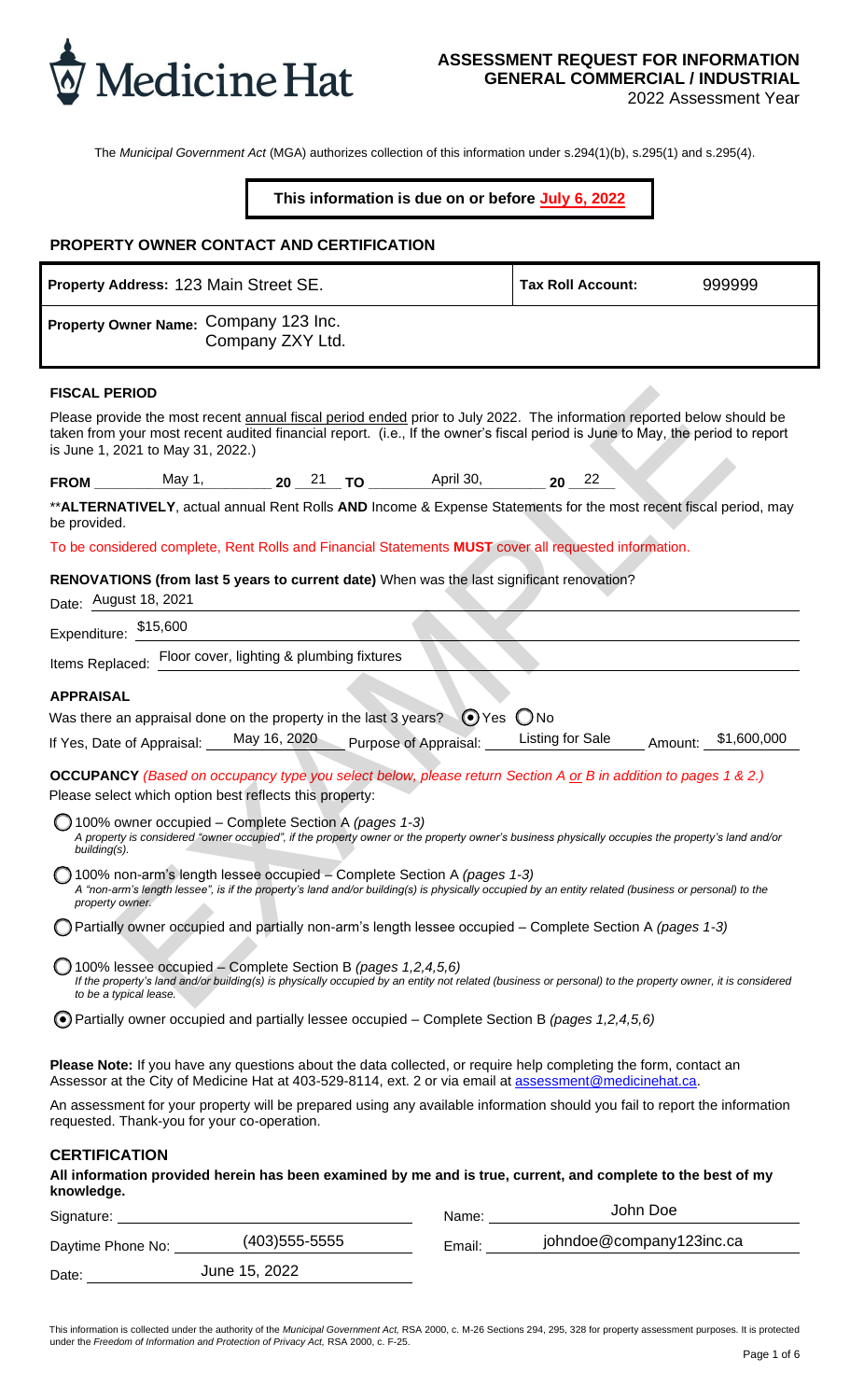

2022 Assessment Year

### **COVID 19**

| Property Address: 123 Main Street SE.                                                      |                       | <b>Tax Roll Account:</b>  | 999999                       |                                                 |                                                                                                                               |               |  |  |  |  |  |
|--------------------------------------------------------------------------------------------|-----------------------|---------------------------|------------------------------|-------------------------------------------------|-------------------------------------------------------------------------------------------------------------------------------|---------------|--|--|--|--|--|
| May 1,<br><b>FROM</b><br>Same period as listed on Page 1                                   |                       | 20 <sup>21</sup> TO       |                              | April 30,                                       | $20^{22}$                                                                                                                     |               |  |  |  |  |  |
| Please report for the most recent annual fiscal period only.                               |                       |                           |                              |                                                 |                                                                                                                               |               |  |  |  |  |  |
| $\bigcirc$ Yes $\bigcirc$ No<br>Have you given a reduction of rent or other incentive?     |                       |                           |                              |                                                 |                                                                                                                               |               |  |  |  |  |  |
|                                                                                            | <b>Incentive</b>      |                           | <b>For What Period</b>       |                                                 | <b>Type of Incentive</b>                                                                                                      |               |  |  |  |  |  |
| <b>Unit / Tenant</b>                                                                       | Amount<br>per month   | <b>Start</b>              | <b>End</b>                   | Total #<br><b>Months</b>                        | (used security deposit, rent reduction, deferral<br>of rent, grant subsidy, etc.)                                             |               |  |  |  |  |  |
| Unit# 1 / Business 987 Ltd.                                                                | \$1,400               | May 1, 2021               | July 31, 2021                | 3                                               | <b>Grant Subsidy</b>                                                                                                          |               |  |  |  |  |  |
| Unit# 1 / Business 987 Ltd.                                                                | \$1,400               |                           | Aug. 1, 2021   Aug. 31, 2021 | 1                                               | <b>Used Security Deposit</b>                                                                                                  |               |  |  |  |  |  |
| Unit# 1 / Business 987 Ltd.                                                                | \$700                 | Sept. 1, 2021             | Oct. 31, 2021                | $\overline{2}$                                  | <b>Rent Deduction</b>                                                                                                         |               |  |  |  |  |  |
| Unit# 3 / Business ABC Co.                                                                 | \$1,000               | June 1, 2021              | July 31, 2021                | $\overline{2}$                                  | <b>Grant Subsidy</b>                                                                                                          |               |  |  |  |  |  |
| Unit# 3 / Business ABC Co. $\frac{1}{3}$ 1,000                                             |                       |                           | Aug. 1, 2021   Aug. 31, 2021 | 1                                               | Deferral of Rent                                                                                                              |               |  |  |  |  |  |
| If you need extra space, please attach additional page.                                    |                       |                           |                              |                                                 |                                                                                                                               |               |  |  |  |  |  |
| Have you lost any tenants due to COVID-19?<br>Unit# 2 - Business 2468 Inc. - \$1,200/month |                       |                           |                              | $\odot$ Yes $\bigcirc$ No (If yes, please list) |                                                                                                                               |               |  |  |  |  |  |
|                                                                                            |                       |                           |                              |                                                 |                                                                                                                               |               |  |  |  |  |  |
| If you need extra space, please attach additional page.                                    |                       |                           |                              |                                                 |                                                                                                                               |               |  |  |  |  |  |
| Have you applied for any Federal or Provincial Grants?                                     |                       |                           |                              | $\odot$ Yes $\bigcirc$ No                       |                                                                                                                               |               |  |  |  |  |  |
|                                                                                            | <b>Federal Grants</b> |                           |                              |                                                 | <b>Provincial Grants</b>                                                                                                      |               |  |  |  |  |  |
|                                                                                            |                       |                           |                              |                                                 |                                                                                                                               | <b>Amount</b> |  |  |  |  |  |
| Name / Type of Grant                                                                       |                       | <b>Amount</b>             |                              |                                                 | Name / Type of Grant                                                                                                          |               |  |  |  |  |  |
| Canada Emergency Rent Subsidy (CERS)                                                       |                       | \$4,200<br>\$             |                              | <b>S&amp;M Enterprise Relaunch Grant</b>        |                                                                                                                               | \$2,000<br>\$ |  |  |  |  |  |
|                                                                                            |                       | \$                        |                              |                                                 |                                                                                                                               | \$            |  |  |  |  |  |
|                                                                                            |                       | \$                        |                              |                                                 |                                                                                                                               | \$            |  |  |  |  |  |
|                                                                                            |                       | \$                        |                              |                                                 |                                                                                                                               | \$            |  |  |  |  |  |
| If you need extra space, please attach additional page.                                    |                       |                           |                              |                                                 |                                                                                                                               |               |  |  |  |  |  |
| in Section A or Section B?                                                                 |                       | $\odot$ Yes $\bigcirc$ No |                              |                                                 | Have you incurred additional expenses due to COVID-19, over and above typical expenses included                               |               |  |  |  |  |  |
| <b>Expense</b>                                                                             |                       | <b>Amount</b>             |                              | <b>Expense</b>                                  |                                                                                                                               | <b>Amount</b> |  |  |  |  |  |
| Plexiglass                                                                                 |                       | \$2,000                   |                              |                                                 |                                                                                                                               |               |  |  |  |  |  |
| <b>Extra Cleaning Supplies</b>                                                             |                       | 1,000<br>\$               |                              |                                                 |                                                                                                                               |               |  |  |  |  |  |
|                                                                                            |                       |                           |                              |                                                 |                                                                                                                               |               |  |  |  |  |  |
| If you need extra space, please attach additional page.                                    |                       |                           |                              |                                                 |                                                                                                                               |               |  |  |  |  |  |
| <b>COMMENTS</b>                                                                            |                       |                           |                              |                                                 | - Deferral of rent for Unit #3 started to be collected on Oct. 1, 2021, and over the following three                          |               |  |  |  |  |  |
| months with normal monthly rent.                                                           |                       |                           |                              |                                                 |                                                                                                                               |               |  |  |  |  |  |
|                                                                                            |                       |                           |                              |                                                 |                                                                                                                               |               |  |  |  |  |  |
|                                                                                            |                       |                           |                              |                                                 | - Plexiglass and Extra Cleaning Supplies were agreed to be paid by the owner to help keep the tenants in the Units.           |               |  |  |  |  |  |
| Reimbursement for these expenses will not be collected at any time from the tenants.       |                       |                           |                              |                                                 |                                                                                                                               |               |  |  |  |  |  |
| <b>CERTIFICATION</b><br>knowledge.<br>Signature:                                           |                       |                           |                              | Date:                                           | All information provided herein has been examined by me and is true, current, and complete to the best of my<br>June 15, 2022 |               |  |  |  |  |  |

| Unit# 1 / Business 987 Ltd.                                                                                                                           | \$1,400<br>May 1, 2021 |                              | July 31, 2021                | 3                                                  | <b>Grant Subsidy</b>                                                                            |               |  |  |
|-------------------------------------------------------------------------------------------------------------------------------------------------------|------------------------|------------------------------|------------------------------|----------------------------------------------------|-------------------------------------------------------------------------------------------------|---------------|--|--|
| Unit# 1 / Business 987 Ltd.                                                                                                                           | \$1,400                |                              | Aug. 1, 2021   Aug. 31, 2021 | 1                                                  | <b>Used Security Deposit</b>                                                                    |               |  |  |
| Unit# 1 / Business 987 Ltd.                                                                                                                           | \$700                  | Sept. 1, 2021                | Oct. 31, 2021                | $\overline{2}$                                     | <b>Rent Deduction</b>                                                                           |               |  |  |
| Unit# 3 / Business ABC Co.                                                                                                                            | \$1,000                | June 1, 2021                 | July 31, 2021                | $\overline{2}$                                     | <b>Grant Subsidy</b>                                                                            |               |  |  |
| Unit# 3 / Business ABC Co. $\frac{6}{3}$ 1,000                                                                                                        |                        | Aug. 1, 2021                 | Aug. 31, 2021                | 1                                                  | Deferral of Rent                                                                                |               |  |  |
| If you need extra space, please attach additional page.                                                                                               |                        |                              |                              |                                                    |                                                                                                 |               |  |  |
| Have you lost any tenants due to COVID-19?<br>Unit# 2 - Business 2468 Inc. - \$1,200/month<br>If you need extra space, please attach additional page. |                        |                              |                              | $\bigcirc$ Yes $\bigcirc$ No (If yes, please list) |                                                                                                 |               |  |  |
| Have you applied for any Federal or Provincial Grants?                                                                                                |                        |                              |                              | $\odot$ Yes<br>$\bigcirc$ No                       |                                                                                                 |               |  |  |
|                                                                                                                                                       |                        |                              |                              |                                                    |                                                                                                 |               |  |  |
|                                                                                                                                                       | <b>Federal Grants</b>  |                              |                              | <b>Provincial Grants</b>                           |                                                                                                 |               |  |  |
| Name / Type of Grant                                                                                                                                  |                        | <b>Amount</b>                |                              | Name / Type of Grant<br><b>Amount</b>              |                                                                                                 |               |  |  |
|                                                                                                                                                       |                        |                              |                              |                                                    |                                                                                                 |               |  |  |
| Canada Emergency Rent Subsidy (CERS)                                                                                                                  |                        |                              |                              |                                                    | S&M Enterprise Relaunch Grant                                                                   |               |  |  |
|                                                                                                                                                       |                        | \$4,200<br>\$                |                              |                                                    |                                                                                                 | \$2,000<br>\$ |  |  |
|                                                                                                                                                       |                        | \$                           |                              |                                                    |                                                                                                 | \$            |  |  |
|                                                                                                                                                       |                        | \$                           |                              |                                                    |                                                                                                 | \$            |  |  |
|                                                                                                                                                       |                        | \$                           |                              |                                                    |                                                                                                 | \$            |  |  |
| If you need extra space, please attach additional page.                                                                                               |                        |                              |                              |                                                    |                                                                                                 |               |  |  |
| in Section A or Section B?                                                                                                                            |                        | $\bigcirc$ Yes $\bigcirc$ No |                              |                                                    | Have you incurred additional expenses due to COVID-19, over and above typical expenses included |               |  |  |
| <b>Expense</b>                                                                                                                                        |                        | <b>Amount</b>                |                              |                                                    | <b>Expense</b>                                                                                  | Amount        |  |  |
| Plexiglass                                                                                                                                            |                        | \$2,000                      |                              |                                                    |                                                                                                 |               |  |  |
| <b>Extra Cleaning Supplies</b>                                                                                                                        |                        | \$1,000                      |                              |                                                    |                                                                                                 |               |  |  |

| <b>Expense</b>                 | Amount  |
|--------------------------------|---------|
| Plexiglass                     | \$2,000 |
| <b>Extra Cleaning Supplies</b> | \$1,000 |
|                                |         |

| <b>Expense</b> | Amount             | <b>Expense</b> | Amount |
|----------------|--------------------|----------------|--------|
|                | $\frac{1}{2}$ ,000 |                |        |
| ing Supplies   | 1,000<br>\$        |                |        |
|                |                    |                |        |

## **COMMENTS**

#### **CERTIFICATION**

Signature: Date: Determine and Date: Date: Date: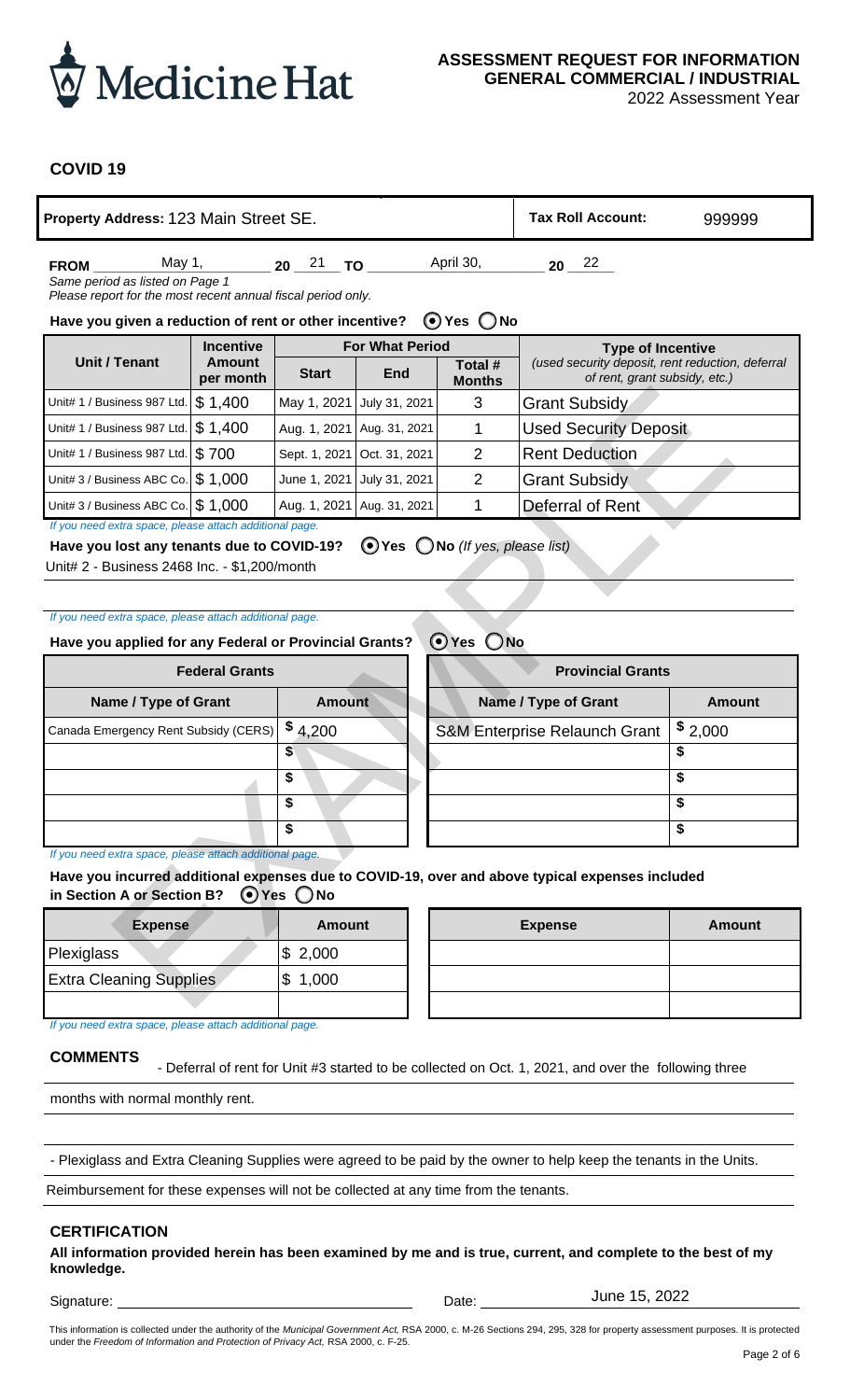

2022 Assessment Year

### **SECTION A: OWNER OCCUPIED / NON-ARM'S LENGTH LESSEE OCCUPIED**

| Property Address: 123 Main Street SE. | <b>Tax Roll Account:</b> | 999999 |
|---------------------------------------|--------------------------|--------|
|---------------------------------------|--------------------------|--------|

**FROM \_\_\_\_\_\_\_\_\_\_\_\_\_\_\_\_\_\_\_\_\_\_\_ 20 \_\_\_\_\_\_ TO \_\_\_\_\_\_\_\_\_\_\_\_\_\_\_\_\_\_\_\_\_\_\_ 20 \_\_\_\_\_\_** *Same period as listed on Page 1*

#### **ANNUAL OPERATING COSTS**

| <b>Expense</b>                                                                                                                          | <b>Amount</b>                        | <b>Expense</b>                                                                | <b>Amount</b>              |                                                       |  |
|-----------------------------------------------------------------------------------------------------------------------------------------|--------------------------------------|-------------------------------------------------------------------------------|----------------------------|-------------------------------------------------------|--|
| <b>Building Insurance</b>                                                                                                               |                                      | <b>Utilities</b>                                                              |                            |                                                       |  |
| Repairs & Maintenance Expense*<br>Regular / Reoccurring                                                                                 |                                      | Capital Expense**<br>Major Repairs<br>(Please list in comments below)         |                            |                                                       |  |
| <b>Property Tax</b>                                                                                                                     |                                      | Condo Fees                                                                    |                            |                                                       |  |
| *Repair & Maintenance Expense is one that<br>** Capital Expense gives a lasting benefit, adval<br>of replacing a roof - every 20 years) |                                      | curs over a short period. (i.e., the<br><b>S</b> the useful life of your prop | ing - completed each year) | ves it beyond its original condition. (i.e., the cost |  |
| <b>BUILDING INFORMATION</b>                                                                                                             |                                      |                                                                               |                            |                                                       |  |
| Please indicate total area of each building base                                                                                        |                                      | Id indicate degree of finish.<br>al dim                                       |                            |                                                       |  |
| <b>Building #1</b>                                                                                                                      | ft <sup>2</sup>                      | $\log$ #2                                                                     |                            | ft <sup>2</sup>                                       |  |
| Main Floor Area                                                                                                                         |                                      | ain Floor Area                                                                |                            |                                                       |  |
| 2nd Floor Area                                                                                                                          |                                      | or Area                                                                       |                            |                                                       |  |
| Finished<br>Mezzanine                                                                                                                   |                                      | M,                                                                            | Finished                   | Storage                                               |  |
| Finished<br><b>Basement Floor Area</b>                                                                                                  | orage                                | <b>Baseme</b><br>a                                                            | Finished                   | Storage                                               |  |
| *If property has additional building<br><b>COMMENTS</b>                                                                                 | onal floors, please list in the comb |                                                                               |                            |                                                       |  |
| <b>CERTIFICATION</b><br>All information provided herein has been examined by me and is true, current, and complete to the best of my    |                                      |                                                                               |                            |                                                       |  |

**by me and is true, current, and comp knowledge.**

Signature: <u>Date:</u> Date: Date: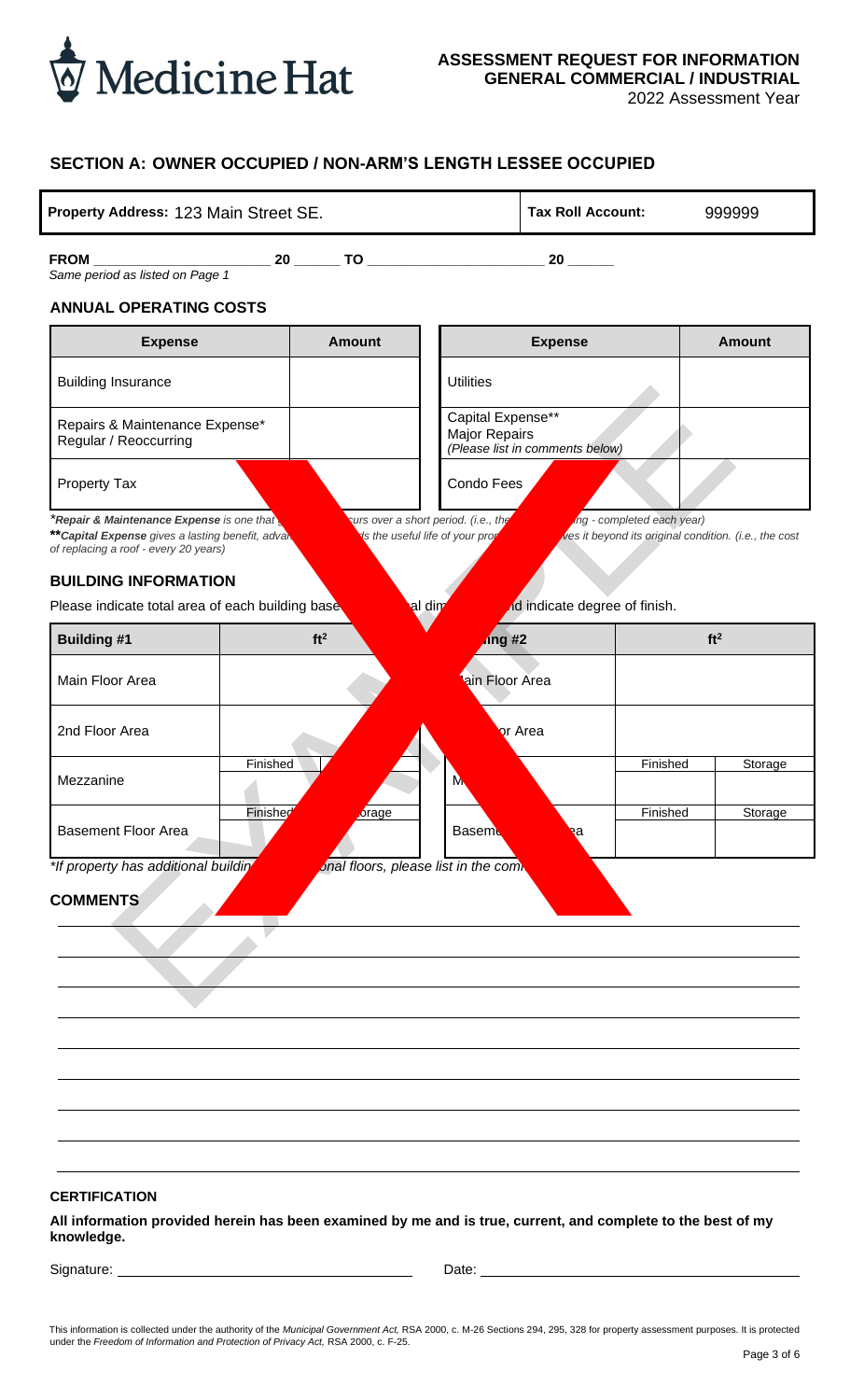

## **SECTION B: TENANT / LESSEE OCCUPIED**

### **GUIDE TO COMPLETION OF TENANT ROLL**

The following overview of the fields located on the Tenant Roll may assist you in completing the form.

#### **PLEASE REPORT:**

- Any rental information pertaining to Land Leases (provide details on page 6 under "Detailed Tenant Information")
- Any vacant rentable area your building may have, even if only partially occupied (i.e., 500 ft<sup>2</sup> of 600 ft<sup>2</sup> leased, 100 ft<sup>2</sup> is vacant)
- Any area that is occupied by a business fully or partially owned by the property owner

#### **SPACE DESCRIPTION:**

|    | A. Tenant Unit Number             | Unit number identifies the suite, unit or bay of the property                                                                                     |
|----|-----------------------------------|---------------------------------------------------------------------------------------------------------------------------------------------------|
| В. | <b>Tenant Business</b><br>Name(s) | Business or occupant name leasing/occupying the unit                                                                                              |
| C. | <b>Occupancy Type</b>             | Owner (non-arm's length) / Tenant / Vacant                                                                                                        |
|    | D. If Vacant:                     | Number of consecutive months the unit has been unoccupied by tenant or owner<br>(non-arm's length)                                                |
|    | E. Space Type                     | Description of primary use of space or occupant purpose (Retail, Office, Warehouse,<br>Land/Pad Lease)                                            |
|    | F. Unit Area per Floor            | Total square footage of each unit for each floor location including all leased, owner<br>occupied (non-arm's length), vacant and/or storage areas |
|    | <b>G.</b> Floor Location          | Physical location of the tenant's space by floor level within the building                                                                        |

### **LEASE DETAILS:**

| В.   | <b>Tenant Business</b><br>Name(s)     | Business or occupant name leasing/occupying the unit                                                                                                                  |
|------|---------------------------------------|-----------------------------------------------------------------------------------------------------------------------------------------------------------------------|
|      | C. Occupancy Type                     | Owner (non-arm's length) / Tenant / Vacant                                                                                                                            |
|      | D. If Vacant:                         | Number of consecutive months the unit has been unoccupied by tenant or owner<br>(non-arm's length)                                                                    |
|      | E. Space Type                         | Description of primary use of space or occupant purpose (Retail, Office, Warehouse,<br>Land/Pad Lease)                                                                |
|      | F. Unit Area per Floor                | Total square footage of each unit for each floor location including all leased, owner<br>occupied (non-arm's length), vacant and/or storage areas                     |
|      | <b>G.</b> Floor Location              | Physical location of the tenant's space by floor level within the building                                                                                            |
|      | <b>LEASE DETAILS:</b>                 |                                                                                                                                                                       |
|      | H. Start Date                         | Original date tenant occupied the leased area                                                                                                                         |
| ı.   | <b>Renewal Date</b>                   | Date current lease term began                                                                                                                                         |
| J.   | <b>Expiry Date</b>                    | Date current lease term expires                                                                                                                                       |
| Κ.   | Term                                  | Number of years in the current lease term or if month to month                                                                                                        |
|      | New or Renewal or                     | New - Formerly vacant space becomes occupied and/or change of tenant                                                                                                  |
|      | <b>Step Up</b>                        | <b>Renewal</b> - Existing tenant signs a new lease term in the same space                                                                                             |
|      |                                       | Step-Up - Scheduled change to the rental rate within the term of the current lease<br>Provide details on page 6                                                       |
|      | M. Lease Type                         | Triple Net (Base Rent) - Tenant pays rent and all operating costs. Tenant may pay<br>operating costs directly or landlord may recover operating costs from the tenant |
|      |                                       | <b>Semi-Net</b> (Single or Double Net) - Tenant pays rent and one or more operating costs,<br>landlord pays remainder of operating costs (from collected rent)        |
|      |                                       | Gross Rent - Tenant pays rent, landlord pays all operating costs (from collected rent)                                                                                |
| N. . | <b>Lease Rent</b><br>(monthly amount) | Monthly amount collected based on the type of lease reported in column "L"<br>Do not include GST or tenant inducements here                                           |

#### **OPERATING COST:**

| О. | <b>Building Insurance</b>                          | Building insurance cost for the unit                                                                                                                   |
|----|----------------------------------------------------|--------------------------------------------------------------------------------------------------------------------------------------------------------|
| Р. | <b>Regular Maintenance &amp;</b><br><b>Repairs</b> | Regular/typical annual maintenance & repairs for the unit<br>Do NOT include structural or replacement items here (such as Roof or HVAC<br>replacement) |
| Q. | <b>Property Tax</b>                                | Property tax costs for the unit                                                                                                                        |
| R. | <b>Utilities</b>                                   | Utility costs for the unit                                                                                                                             |
|    | <b>Condo Fees</b>                                  | Condo fees regularly paid to the condo association<br>Provide details of additional funds requested by the condo association on page 6                 |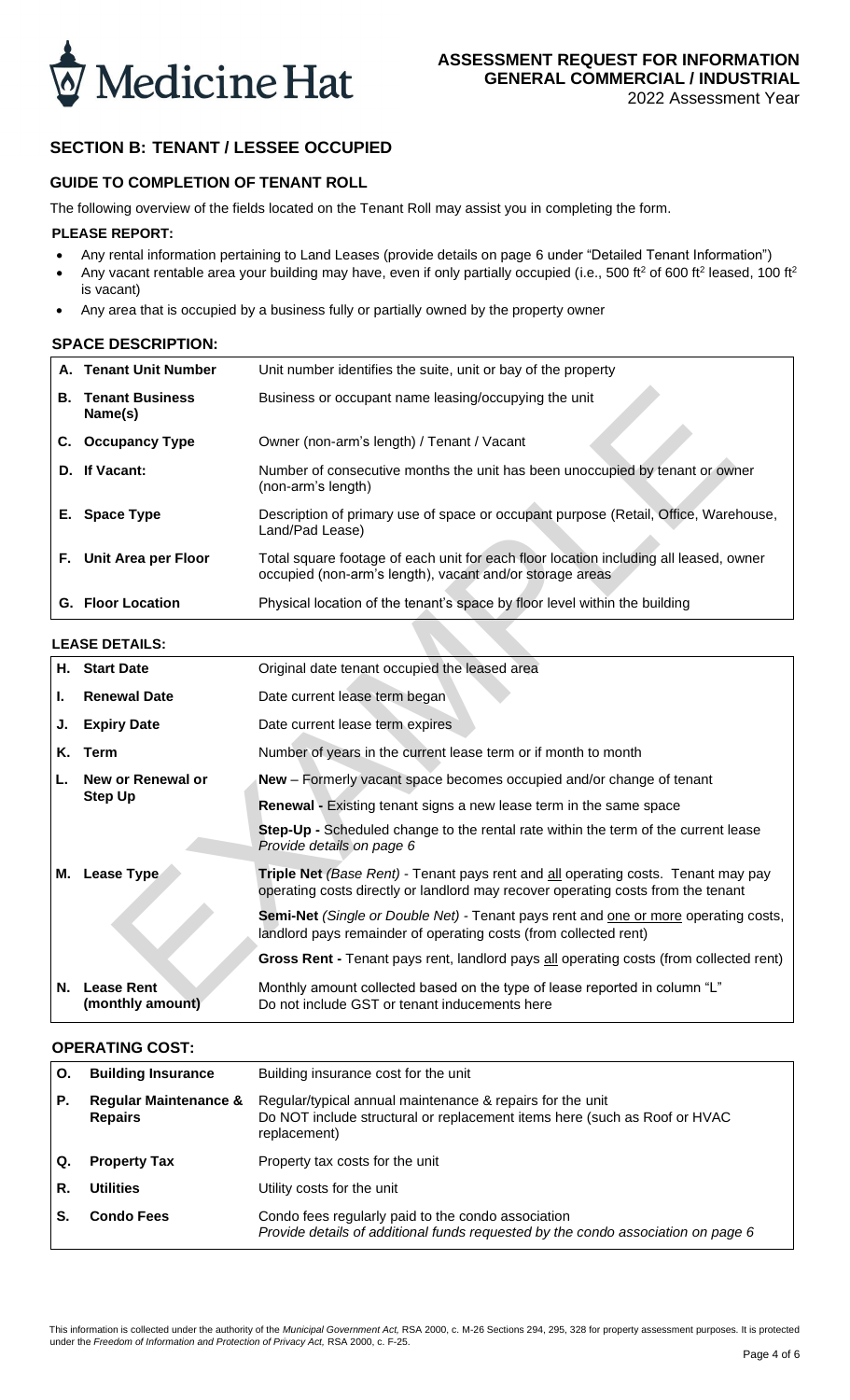

2022 Assessment Year

### **SECTION B: TENANT / LESSEE OCCUPIED - TENANT ROLL**

| Property Address: 123 Main Street SE. |       |    |  |    | Tax Roll Account: | 999999 |  |  |
|---------------------------------------|-------|----|--|----|-------------------|--------|--|--|
| <b>FROM</b>                           | May 1 | 20 |  | TΟ | April 30.         | 20     |  |  |

### **SPACE DESCRIPTION**

|               |                               | Property Address: 123 Main Street SE.                                                                                                                             |              |                                                     |   |                                  |  |                                                       |              | <b>Tax Roll Account:</b>               |                          |                                                        |    | 999999                              |                 |
|---------------|-------------------------------|-------------------------------------------------------------------------------------------------------------------------------------------------------------------|--------------|-----------------------------------------------------|---|----------------------------------|--|-------------------------------------------------------|--------------|----------------------------------------|--------------------------|--------------------------------------------------------|----|-------------------------------------|-----------------|
| <b>FROM</b>   |                               | May 1,                                                                                                                                                            |              | 20 21 TO                                            |   |                                  |  | April 30,                                             |              |                                        | $20 \t 22$               |                                                        |    |                                     |                 |
|               |                               | Same period as listed on Page 1                                                                                                                                   |              |                                                     |   |                                  |  |                                                       |              |                                        |                          |                                                        |    |                                     |                 |
|               |                               | All units and each of their floor locations (main, basement, $2^{nd}$ , etc including storage space) must be included on this<br>form whether occupied or vacant. |              |                                                     |   |                                  |  |                                                       |              |                                        |                          |                                                        |    |                                     |                 |
|               |                               | PLEASE INDICATE ASKING RENT OF VACANT SPACES. DO NOT INCLUDE GST.                                                                                                 |              |                                                     |   |                                  |  |                                                       |              |                                        |                          |                                                        |    |                                     |                 |
|               |                               | If you need extra space, please photocopy this page.                                                                                                              |              |                                                     |   |                                  |  |                                                       |              |                                        |                          |                                                        |    |                                     |                 |
|               |                               | <b>SPACE DESCRIPTION</b>                                                                                                                                          |              |                                                     |   |                                  |  |                                                       |              |                                        |                          |                                                        |    |                                     |                 |
|               | A                             |                                                                                                                                                                   | B            |                                                     |   | $\mathbf{C}$                     |  | D                                                     |              |                                        | E                        | F                                                      |    | G                                   |                 |
|               | <b>Tenant</b><br><b>Unit</b>  | <b>Tenant Business Name(s)</b>                                                                                                                                    |              |                                                     |   | <b>Occupancy</b><br><b>Type</b>  |  | If Vacant:<br><b>How many</b>                         |              |                                        | <b>Space Type</b>        | <b>Unit Area</b><br>per Floor                          |    | <b>Floor Location</b>               |                 |
|               | <b>Number</b>                 |                                                                                                                                                                   |              |                                                     |   | $O=O$ wner /                     |  | months has<br>the Unit been                           |              |                                        | R=Retail /<br>O=Office / | <b>Square Feet</b>                                     |    | $B = B$ smt /<br>M=Main /           |                 |
|               |                               |                                                                                                                                                                   |              |                                                     |   | $T = T$ enant /<br>V=Vacant      |  | vacant?                                               |              |                                        | W=Warehouse /<br>L=Land  |                                                        |    | MZ=Mezzanine /<br>$2 = 2nd$ floor   |                 |
|               | #101                          | Tenant A (example)                                                                                                                                                |              |                                                     |   | $\mathsf{T}$                     |  | 4 or N/A                                              |              |                                        | $\mathsf{R}$             | 2000                                                   |    | M                                   |                 |
| i.            | 1                             | Business 987 Ltd.                                                                                                                                                 |              |                                                     |   | Τ                                |  | N/A                                                   |              |                                        | W                        | 6,400                                                  |    | M                                   |                 |
| ii.           | 1                             | Business 987 Ltd.                                                                                                                                                 |              |                                                     |   | Т                                |  | N/A                                                   |              |                                        | W                        | 940                                                    |    | <b>MZ</b>                           |                 |
| iii.          | $\overline{2}$                |                                                                                                                                                                   | Vacant       |                                                     |   | $\vee$                           |  | 8                                                     |              |                                        | W                        | 3,200                                                  |    | M                                   |                 |
| iv.           | 3                             | <b>Business ABC Ltd.</b>                                                                                                                                          |              |                                                     |   | Τ                                |  | N/A                                                   |              |                                        | $\mathsf{O}$             | 3,200                                                  |    | $\overline{2}$                      |                 |
| ٧.            | 4                             | Company 123 Inc.                                                                                                                                                  |              |                                                     |   | $\mathsf{O}$                     |  | N/A                                                   |              |                                        | W                        | 3,200                                                  |    | B                                   |                 |
|               |                               |                                                                                                                                                                   |              |                                                     |   |                                  |  | (include all owner occupied, rented and vacant areas) |              | <b>Total Area of All Units</b>         |                          |                                                        |    | 16,940                              | ft <sup>2</sup> |
|               | <b>LEASE DETAILS</b>          |                                                                                                                                                                   |              |                                                     |   |                                  |  |                                                       |              |                                        |                          |                                                        |    |                                     |                 |
|               | A                             | н                                                                                                                                                                 |              |                                                     |   | J                                |  | K                                                     |              | L                                      |                          | M                                                      |    | N                                   |                 |
|               | <b>Tenant</b><br><b>Unit</b>  | <b>Start Date</b><br>$(mmm-yy)$                                                                                                                                   |              | <b>Renewal Date</b><br>$(mmm$ -yy $)$               |   | <b>Expiry Date</b><br>$(mmm-yy)$ |  | <b>Term</b><br># Years /                              |              | New, Renewal<br>or Step-Up             |                          | <b>Lease Type</b>                                      |    | <b>Lease Rent</b><br>(S/month)      |                 |
|               | <b>Number</b>                 | <b>Original lease</b><br>date                                                                                                                                     |              | <b>Beginning of</b><br>current Lease<br><b>Term</b> |   | $Jan-24$                         |  | M-M=Month to<br><b>Month</b>                          |              | $N = New/$<br>R=Renewal /<br>S=Step-up |                          | <b>NNN=Triple Net /</b><br>S=Semi Net /<br>$G = Gross$ |    | <b>DO NOT INCLUDE</b><br><b>GST</b> |                 |
|               | #101                          | <b>Jan-20</b>                                                                                                                                                     |              | $Jan-22$                                            |   |                                  |  | $\mathcal{P}$                                         |              |                                        | R                        |                                                        | S. |                                     | \$2,000         |
| $\mathbf{i}.$ | 1                             | Aug-13                                                                                                                                                            |              | <b>Aug-18</b>                                       |   | $Jul-23$                         |  | 5                                                     |              | R                                      |                          | <b>NNN</b>                                             |    | \$1,300                             |                 |
| ii.           | 1                             | Aug-13                                                                                                                                                            |              | <b>Aug-18</b>                                       |   | $Jul-23$                         |  | 5                                                     |              | R                                      |                          | <b>NNN</b>                                             |    | \$100                               |                 |
| iii.          | $\overline{2}$                | Sept-21                                                                                                                                                           |              |                                                     |   |                                  |  |                                                       |              |                                        |                          |                                                        |    |                                     | \$1,200         |
| iv.           | 3 <sup>°</sup>                | $Jun-17$                                                                                                                                                          |              |                                                     |   |                                  |  | M-M                                                   |              |                                        |                          | G                                                      |    | \$1,000                             |                 |
| v.            | 4                             |                                                                                                                                                                   |              |                                                     |   |                                  |  |                                                       |              |                                        |                          |                                                        |    | N/A                                 |                 |
|               |                               | <b>OPERATING COST INFORMATION</b>                                                                                                                                 |              |                                                     |   |                                  |  |                                                       |              |                                        |                          |                                                        |    |                                     |                 |
|               |                               | Please indicate if each expense is paid by the Owner or Tenant (O=Owner / T=Tenant / ?=if amount is unknown)                                                      |              |                                                     |   |                                  |  |                                                       |              |                                        |                          |                                                        |    |                                     |                 |
|               | $\mathbf{A}$<br><b>Tenant</b> | $\mathbf{o}$<br><b>Building</b>                                                                                                                                   | <b>Paid</b>  | <b>Regular</b>                                      | P | <b>Paid</b>                      |  | $\mathbf Q$<br><b>Property Tax</b>                    | <b>Paid</b>  |                                        | R<br><b>Utilities</b>    | <b>Paid</b>                                            |    | $\mathbf{s}$<br><b>Condo Fees</b>   | <b>Paid</b>     |
|               | <b>Unit</b><br><b>Number</b>  | <b>Insurance</b>                                                                                                                                                  | <b>By</b>    | <b>Maintenance</b><br>& Repairs                     |   | <b>By</b>                        |  | (\$ / month)                                          | <b>By</b>    |                                        | (\$ / month)             | <b>By</b>                                              |    | (\$ / month)                        | <b>By</b>       |
|               |                               | (\$ / month)                                                                                                                                                      | O/T          | (\$ / month)                                        |   | O/T                              |  |                                                       | O/T          |                                        |                          | O/T                                                    |    |                                     | O/T             |
|               |                               |                                                                                                                                                                   |              | <b>Provide details</b><br>on next page.             |   |                                  |  |                                                       |              |                                        |                          |                                                        |    |                                     |                 |
|               | #101                          | \$100                                                                                                                                                             | $\circ$      | \$200                                               |   | $\circ$                          |  | \$100                                                 | $\mathsf T$  |                                        | $\ddot{?}$               | T                                                      |    | \$100                               | $\circ$         |
| i.            | 1                             | \$84                                                                                                                                                              | Τ            | \$160                                               |   | Τ                                |  | \$987                                                 | Τ            |                                        | \$824                    | Τ                                                      |    | N/A                                 |                 |
| ii.           | 1                             |                                                                                                                                                                   |              |                                                     |   |                                  |  |                                                       |              |                                        |                          |                                                        |    |                                     |                 |
| iii.          | $\overline{2}$                | \$40                                                                                                                                                              | O            | \$93                                                |   | O                                |  | \$483                                                 | O            |                                        | \$404                    | O                                                      |    | N/A                                 |                 |
| iv.           | 3                             | \$26                                                                                                                                                              | O            | \$51                                                |   | O                                |  | \$315                                                 | O            |                                        | \$263                    | O                                                      |    | N/A                                 |                 |
| ٧.            | 4                             | \$26                                                                                                                                                              | $\mathsf{O}$ | \$51                                                |   | $\mathsf{O}$                     |  | \$315                                                 | $\mathsf{O}$ |                                        | \$263                    | $\overline{O}$                                         |    | N/A                                 |                 |

#### **LEASE DETAILS**

|             | A                                             | н                                                                |                                                                                          |                                  | K                                                        |                                                                    | м                                                                           | N                                                                     |
|-------------|-----------------------------------------------|------------------------------------------------------------------|------------------------------------------------------------------------------------------|----------------------------------|----------------------------------------------------------|--------------------------------------------------------------------|-----------------------------------------------------------------------------|-----------------------------------------------------------------------|
|             | <b>Tenant</b><br><b>Unit</b><br><b>Number</b> | <b>Start Date</b><br>$(mmm-yy)$<br><b>Original lease</b><br>date | <b>Renewal Date</b><br>$(mmm-yy)$<br><b>Beginning of</b><br><b>current Lease</b><br>Term | <b>Expiry Date</b><br>$(mmm-yy)$ | <b>Term</b><br># Years /<br>M-M=Month to<br><b>Month</b> | New, Renewal<br>or Step-Up<br>$N=New/$<br>R=Renewal /<br>S=Step-up | <b>Lease Type</b><br><b>NNN=Triple Net /</b><br>S=Semi Net /<br>$G = Gross$ | <b>Lease Rent</b><br>(S/month)<br><b>DO NOT INCLUDE</b><br><b>GST</b> |
|             | #101                                          | $Jan-20$                                                         | $Jan-22$                                                                                 | $Jan-24$                         | $\overline{2}$                                           | $\mathsf{R}$                                                       | S                                                                           | \$2,000                                                               |
| ۱.          |                                               | Aug-13                                                           | Aug-18                                                                                   | $Jul-23$                         | 5                                                        | $\mathsf{R}$                                                       | <b>NNN</b>                                                                  | \$1,300                                                               |
| ii.         | ኅ                                             | Aug-13                                                           | Aug-18                                                                                   | $Jul-23$                         | 5                                                        | $\mathsf{R}$                                                       | <b>NNN</b>                                                                  | \$100                                                                 |
| iii.        | 2                                             | Sept-21                                                          |                                                                                          |                                  |                                                          |                                                                    |                                                                             | \$1,200                                                               |
| iv.         | $3^{\circ}$                                   | $Jun-17$                                                         |                                                                                          |                                  | $M-M$                                                    |                                                                    | G                                                                           | \$1,000                                                               |
| $V_{\star}$ | 4                                             |                                                                  |                                                                                          |                                  |                                                          |                                                                    |                                                                             | N/A                                                                   |

### **OPERATING COST INFORMATION**

|      | A                                      | $\mathbf{o}$                                       |                                 | P                                                                                                    |                          | Q                                   |                                 | $\mathsf{R}$                    |                                 | $\mathbf{s}$                    |                                 |
|------|----------------------------------------|----------------------------------------------------|---------------------------------|------------------------------------------------------------------------------------------------------|--------------------------|-------------------------------------|---------------------------------|---------------------------------|---------------------------------|---------------------------------|---------------------------------|
|      | Tenant<br><b>Unit</b><br><b>Number</b> | <b>Building</b><br><b>Insurance</b><br>(S / month) | <b>Paid</b><br><b>By</b><br>O/T | <b>Regular</b><br><b>Maintenance</b><br>& Repairs<br>(S / month)<br>Provide details<br>on next page. | <b>Paid</b><br>By<br>O/T | <b>Property Tax</b><br>(\$ / month) | <b>Paid</b><br><b>By</b><br>O/T | <b>Utilities</b><br>(S / month) | <b>Paid</b><br><b>By</b><br>O/T | <b>Condo Fees</b><br>(\$/month) | <b>Paid</b><br><b>By</b><br>O/T |
|      | #101                                   | \$100                                              | $\circ$                         | \$200                                                                                                | $\circ$                  | \$100                               | T                               | $\overline{?}$                  | T.                              | \$100                           | $\circ$                         |
| i.   | 1                                      | \$84                                               | T                               | 160<br>$\mathbb S$                                                                                   |                          | \$987                               |                                 | \$824                           |                                 | N/A                             |                                 |
| ii.  | 1                                      |                                                    |                                 |                                                                                                      |                          |                                     |                                 |                                 |                                 |                                 |                                 |
| iii. | 2                                      | \$40                                               | $\overline{O}$                  | \$93                                                                                                 | O                        | \$483                               | $\overline{O}$                  | \$404                           | $\overline{O}$                  | N/A                             |                                 |
| iv.  | 3                                      | \$26                                               | O                               | \$51                                                                                                 | O                        | \$315                               | O                               | \$263                           | O                               | N/A                             |                                 |
| v.   | 4                                      | \$26                                               | O                               | \$51                                                                                                 | O                        | \$315                               | O                               | \$263                           | O                               | N/A                             |                                 |